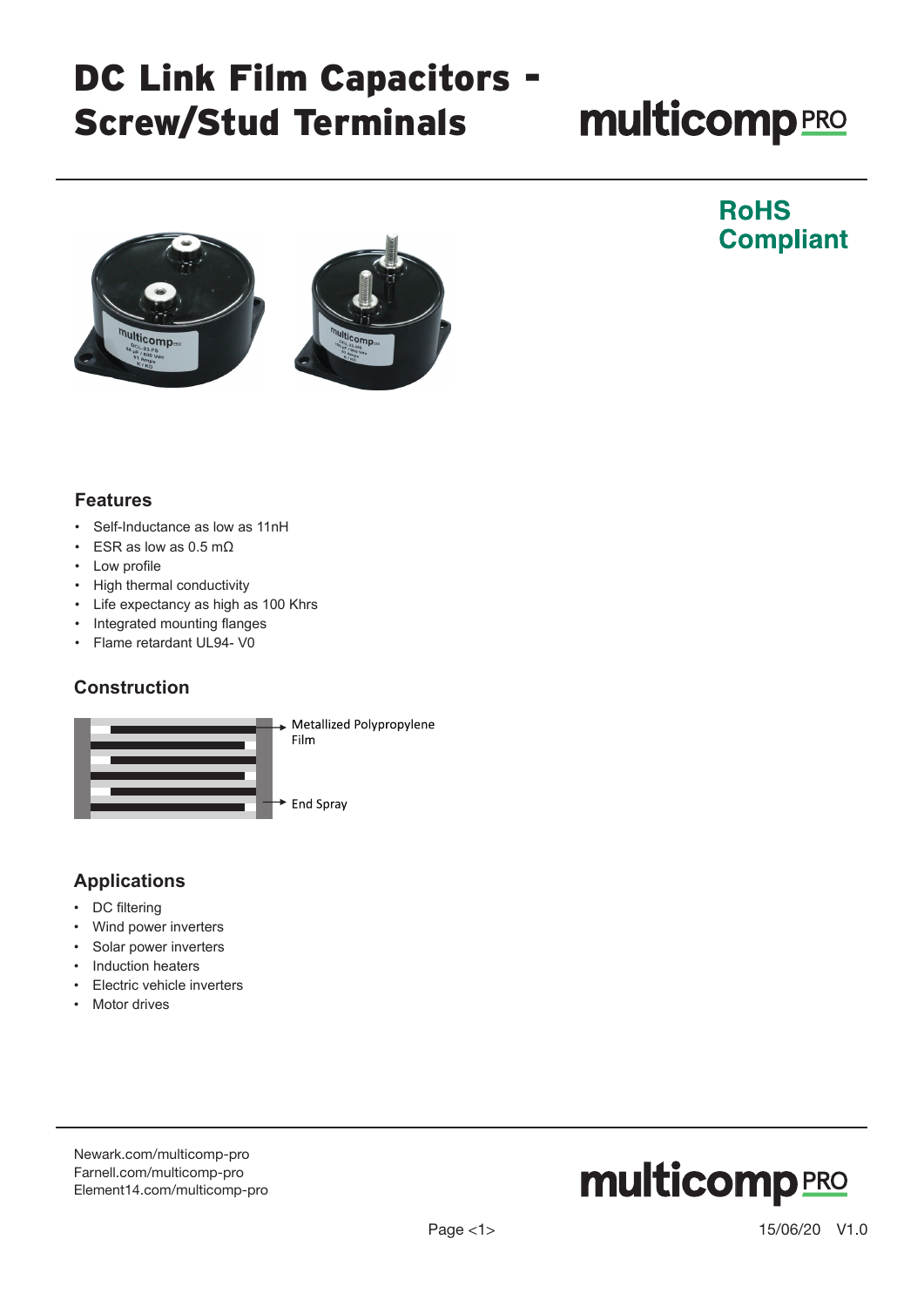# **multicomp**PRO

### **Technical Specifications**

#### **Physical Characteristics**

| Electrode material   | : Metallised polypropylene film                                 |
|----------------------|-----------------------------------------------------------------|
| Winding construction | : Polypropylene film, metallised polypropylene film             |
| Enclosure            | : Preformed UL 94-VO plastic case with thermosetting resin-fill |
| <b>Terminals</b>     | : Nickel plated brass                                           |

### **Electrical Characteristics**

| Capacitance range                            | : $30\mu$ F to $265\mu$ F                                      |
|----------------------------------------------|----------------------------------------------------------------|
| Capacity tolerance                           | ∶±10%                                                          |
| Rated voltage V DC                           | : 700, 800, 900, 1000, 1200, 1400, 1600, 1800                  |
| Test voltage between terminals               | : 1.3 x rated voltage V DC for 60 seconds (not to be repeated) |
| Test voltage terminal to case                | : 3KV AC at 50Hz for 60 seconds                                |
| Dissipation factor (Tan d)                   | : 0.0015 at 100Hz and $25^{\circ}$ C                           |
| Temperature range                            | : -40°C to +105°C                                              |
| Insulation resistance $M\Omega \times \mu F$ | : 5,000 S at 25 $^{\circ}$ C (S = M $\Omega \times \mu$ F)     |
| Reference Standard                           | : IEC 61071and IEC 60068                                       |

### **Marking on Capacitors**

- Each capacitor will have the following information printed on it.
- The capacitor grade viz DCL-23
- The capacitance value µF
- The rated voltage V DC
- The max current Arms
- Capacity tolerance and manufacturing code
- Part number on non-standard capacitors

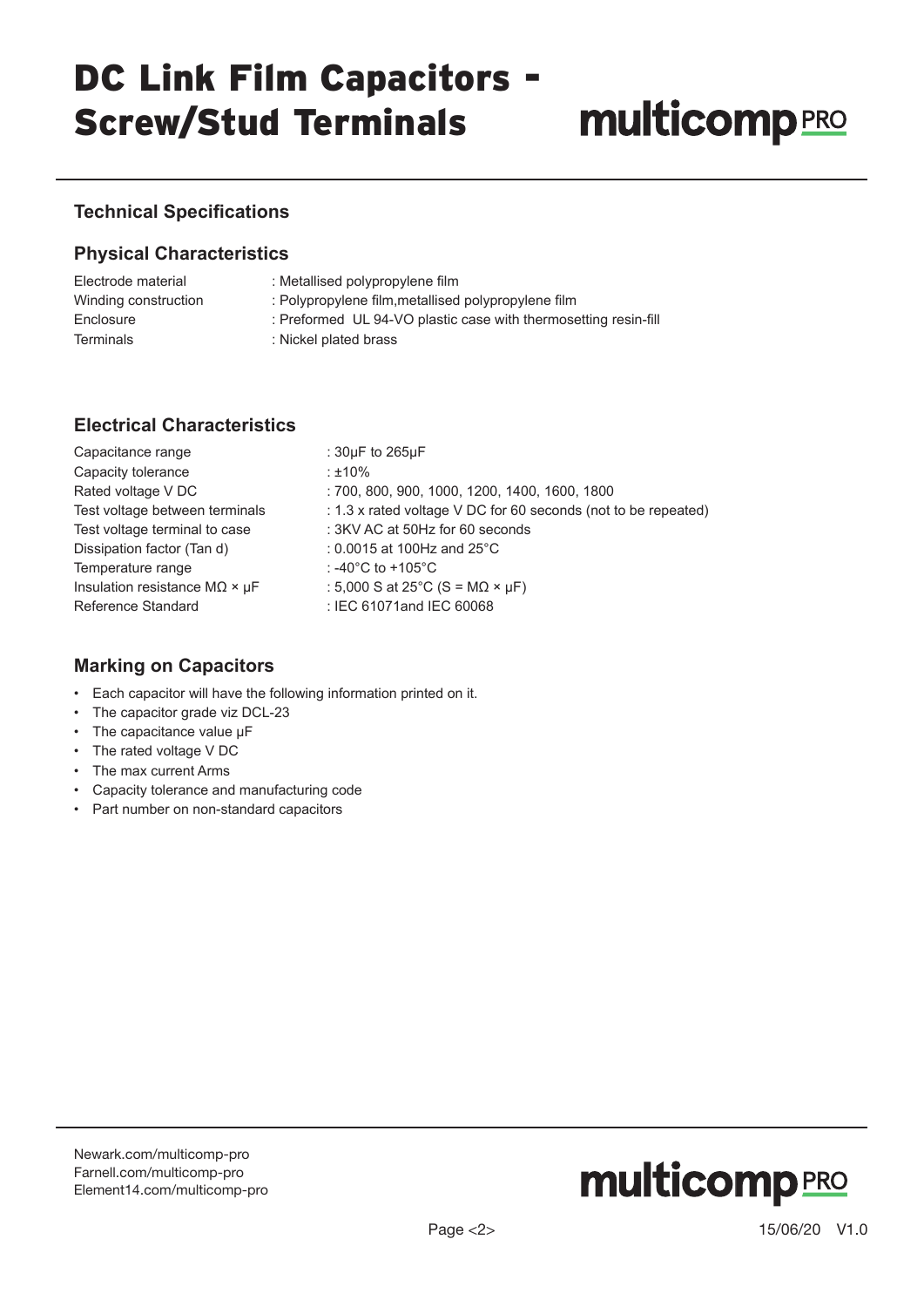# multicompRRO

### **Standard Capacitor Values**

| Rated<br>voltage | Nominal<br>Capacitance | Case<br>size $\phi \times$       | <b>Typical</b><br>ESR at | <b>Terminal</b> | $Fr**$<br><b>kHz</b> | Rise in core<br>temperature<br>per watt<br>dissipated°C | <b>Ripple current rating</b><br>Irms at 10 kHz to 100kHz |          |                |          |                                  | <b>Part Number</b> |
|------------------|------------------------|----------------------------------|--------------------------|-----------------|----------------------|---------------------------------------------------------|----------------------------------------------------------|----------|----------------|----------|----------------------------------|--------------------|
| <b>VDC</b>       | µF at 1 kHz            | L mm                             | 100kHz<br>mΩ             | <b>Style</b>    |                      |                                                         | $25^{\circ}$ C                                           | 45°C     | $65^{\circ}$ C | 85°C     | $105^{\circ}$ C                  |                    |
| 700              | 100                    | $85 \times 51$                   | 0.75                     | <b>FS</b>       | 105                  | 12.3                                                    | 96                                                       | 83       | 69             | 49       | 12                               | MP003970           |
|                  | 100                    | $85 \times 51$                   | 0.75                     | <b>MS</b>       | 105                  | 12.3                                                    | 96                                                       | 83       | 69             | 49       | 12                               | MP003973           |
| 800              | 200                    | $85 \times 64$                   | 0.95                     | ΜS              | 71                   | 10.8                                                    | 87                                                       | 75       | 63             | 44       | 10                               | MP003971           |
|                  | 140                    | $85 \times 51$                   | 0.75                     | <b>FS</b>       | 105                  | 12.3                                                    | 96                                                       | 83       | 69             | 49       | 12                               | MP003976           |
|                  |                        |                                  |                          | MS              |                      |                                                         |                                                          |          |                |          |                                  | MP003977           |
|                  | 200                    | $85 \times 64$                   | 0.95                     | <b>FS</b>       | 71                   | 10.8                                                    | 87                                                       | 75       | 63             | 44       | 10                               | MP003980           |
|                  | 265                    | $85 \times 79$                   | 1.65                     | FS              | 61                   | 8.9                                                     | 77                                                       | 67       | 55             | 39       | 9                                | MP003981           |
|                  |                        |                                  |                          | <b>MS</b>       |                      |                                                         |                                                          |          |                |          |                                  | MP003982           |
|                  | 70                     | $85 \times 40$                   | 0.56                     | <b>FS</b>       | 168                  | 14.2                                                    | 86                                                       | 74       | 61             | 42       | 9                                | MP003994           |
|                  | 70                     | $85 \times 40$                   | 0.56                     | <b>MS</b>       | 168                  | 14.2                                                    | 86                                                       | 74       | 61             | 42       | 9                                | MP004009           |
|                  | 100                    | $85 \times 51$                   | 0.78                     | <b>FS</b>       | 98                   | 12.3                                                    | 93                                                       | 81       | 71             | 51       | 12                               | MP003972           |
|                  | 65                     | $85 \times 40$                   | 0.50                     | <b>FS</b>       | 68                   | 14.2                                                    | 84                                                       | 92       | 59             | 40       | 8                                | MP003992           |
| 900              |                        |                                  |                          | <b>MS</b>       |                      |                                                         |                                                          |          |                |          |                                  | MP003993           |
|                  | 150                    | $85 \times 64$                   | 0.97                     | <b>MS</b>       | 73                   | 10.8                                                    | 85                                                       | 76       | 64             | 45       | 13                               | MP003978           |
|                  |                        |                                  |                          | <b>FS</b>       |                      |                                                         |                                                          |          |                |          |                                  | MP003979           |
|                  | 100                    | $85 \times 51$                   | 0.78                     | <b>MS</b>       | 98                   | 12.3                                                    | 93                                                       | 81       | 71             | 51       | 12                               | MP003999           |
|                  | 120                    | $85 \times 64$                   | 1.18                     | <b>FS</b>       | 91                   | 10.8                                                    | 78                                                       | 68       | 56             | 40       | 9                                | MP003974           |
| 1000             |                        |                                  |                          | <b>MS</b>       |                      |                                                         |                                                          |          |                |          |                                  | MP003975           |
|                  | 47                     | $85 \times 40$                   | 0.8                      | <b>FS</b>       | 176                  | 14.2                                                    | 85                                                       | 73       | 62             | 38       | 10                               | MP003988           |
|                  | 88                     | $85 \times 51$                   | 0.80                     | <b>MS</b>       | 136                  | 12.3                                                    |                                                          | 77       | 64             | 45       | 11                               | MP003989           |
|                  |                        |                                  |                          | <b>FS</b>       |                      |                                                         | 89                                                       |          |                |          |                                  | MP003995           |
|                  |                        |                                  |                          | <b>MS</b>       |                      |                                                         |                                                          |          |                |          |                                  | MP003996           |
|                  | 38                     | $85 \times 40$                   | 1.05                     | <b>FS</b>       | 254                  | 14.2                                                    | 72                                                       | 62       | 52             | 37       | 9                                | MP003985           |
| 1200             |                        |                                  |                          | <b>MS</b>       |                      |                                                         |                                                          |          |                |          |                                  | MP003986           |
| 88               |                        | 85x 64                           | 1.46                     | <b>FS</b>       | 116                  | 10.8                                                    | 69                                                       | 60       | 50             | 35       | 8                                | MP003997           |
|                  |                        |                                  |                          | <b>MS</b>       |                      |                                                         |                                                          |          |                |          |                                  | MP003998           |
|                  | 34                     | $85 \times 51$                   | 1.47                     | <b>FS</b>       | 218                  | 12.3                                                    | 64                                                       | 55       | 46             | 33       | 8                                | MP003983           |
|                  |                        |                                  |                          | <b>MS</b>       |                      |                                                         |                                                          |          |                |          |                                  | MP003984           |
| 1400             | 48<br>64               | $85 \times 64$<br>$85 \times 79$ | 1.87<br>3.81             | <b>FS</b>       | 143<br>124           | 10.8<br>8.9                                             | 61<br>52                                                 | 53<br>45 | 44<br>37       | 31<br>27 | $\overline{7}$<br>6              | MP004005           |
|                  |                        |                                  |                          | <b>MS</b>       |                      |                                                         |                                                          |          |                |          |                                  | MP004006           |
|                  |                        |                                  |                          | FS              |                      |                                                         |                                                          |          |                |          |                                  | MP004007           |
|                  |                        |                                  |                          | MS              |                      |                                                         |                                                          |          |                |          |                                  | MP004008           |
| 1600             | 30<br>42               | $85 \times 51$<br>$85 \times 64$ | 1.71                     | <b>FS</b>       | 260                  | 12.3<br>10.8                                            | 62<br>59                                                 | 54<br>51 | 45<br>42       | 32<br>30 | $\overline{7}$<br>$\overline{7}$ | MP004000           |
|                  |                        |                                  |                          | ΜS              |                      |                                                         |                                                          |          |                |          |                                  | MP004001           |
|                  |                        |                                  | 2.18                     | FS              | 171                  |                                                         |                                                          |          |                |          |                                  | MP004003           |
|                  |                        |                                  |                          | MS              |                      |                                                         |                                                          |          |                |          |                                  | MP004004           |

[Newark.com/multicomp-](https://www.newark.com/multicomp-pro)pro [Farnell.com/multicomp](https://www.farnell.com/multicomp-pro)-pro [Element14.com/multicomp-pro](https://element14.com/multicomp-pro)

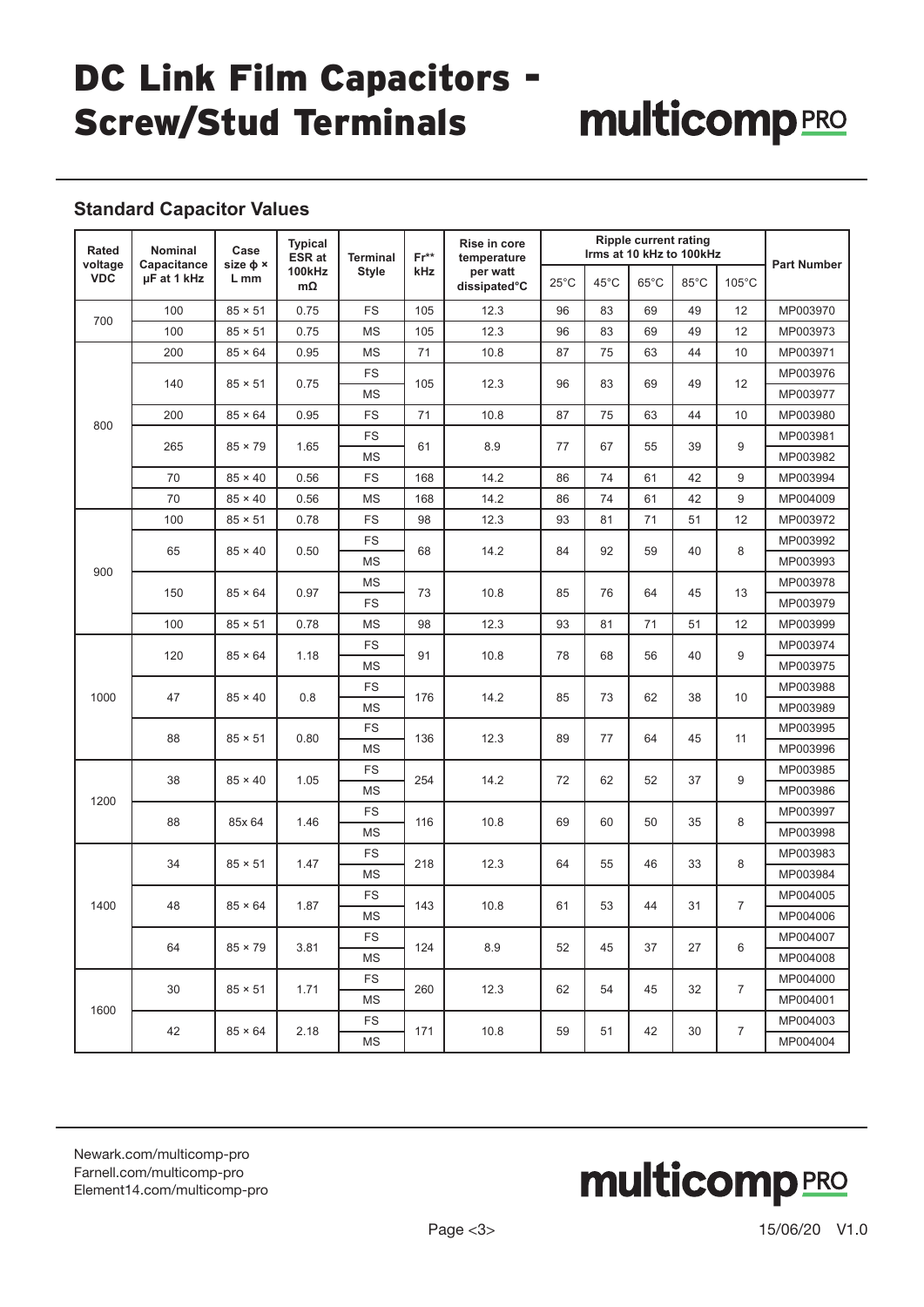# **multicomp**PRO

| Rated<br>voltage | Nominal<br>Capacitance | Case<br>size $\phi \times$ | Typical<br><b>ESR at</b> | Terminal     | $Fr**$ | Rise in core<br>temperature<br>per watt<br>dissipated°C | <b>Ripple current rating</b><br>Irms at 10 kHz to 100kHz |                |                |                |                 | <b>Part Number</b> |
|------------------|------------------------|----------------------------|--------------------------|--------------|--------|---------------------------------------------------------|----------------------------------------------------------|----------------|----------------|----------------|-----------------|--------------------|
| <b>VDC</b>       | µF at 1 kHz            | L mm                       | 100kHz<br>mΩ             | <b>Style</b> | kHz    |                                                         | $25^{\circ}$ C                                           | $45^{\circ}$ C | $65^{\circ}$ C | $85^{\circ}$ C | $105^{\circ}$ C |                    |
|                  | 40                     | $85 \times 79$             | 5.63                     | <b>FS</b>    | 185    | 8.9                                                     | 43                                                       | 37             | 31             | 22             | 5               | MP003987           |
|                  | 40                     | $85 \times 79$             | 5.63                     | <b>MS</b>    | 185    | 8.9                                                     | 43                                                       | 37             | 31             | 22             | 5               | MP004002           |
| 1800             | 30                     | $85 \times 64$             | 2.81                     | <b>FS</b>    | 226    | 10.8                                                    | 50                                                       | 43             | 36             | 26             | 6               | MP003967           |
|                  |                        |                            |                          | <b>MS</b>    |        |                                                         |                                                          |                |                |                |                 | MP003968           |

Custom designed capacitors are available on request \*\*Fr =Typical resonant frequency (Tol.±30%)

#### **Terminal Style: MS**







**Terminal Style: FS** 



Dimensions : Millimetres

[Newark.com/multicomp-](https://www.newark.com/multicomp-pro)pro [Farnell.com/multicomp](https://www.farnell.com/multicomp-pro)-pro [Element14.com/multicomp-pro](https://element14.com/multicomp-pro)

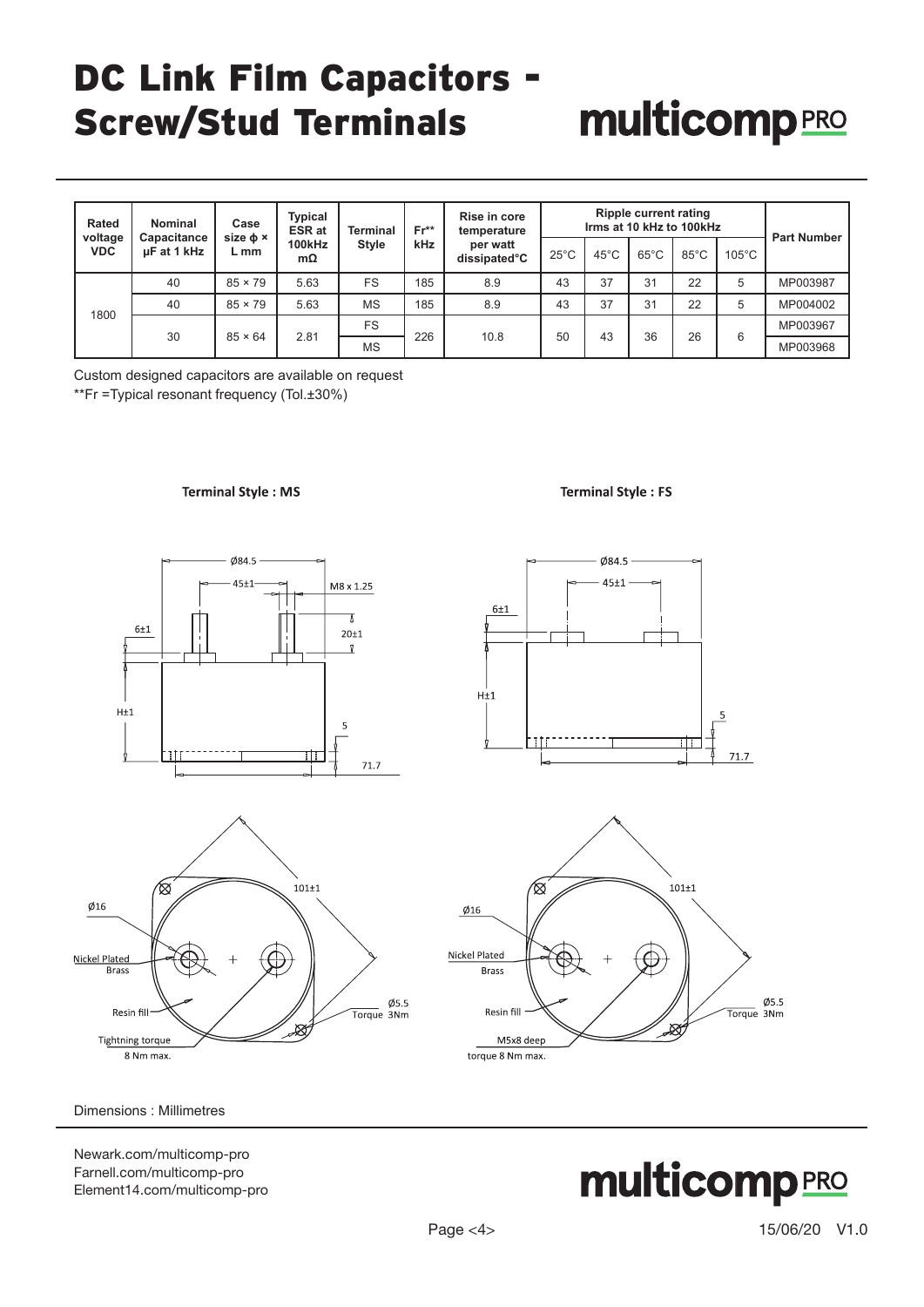# **multicomp**PRO

### **Typical Performance Graphs**







[Newark.com/multicomp-](https://www.newark.com/multicomp-pro)pro [Farnell.com/multicomp](https://www.farnell.com/multicomp-pro)-pro [Element14.com/multicomp-pro](https://element14.com/multicomp-pro)